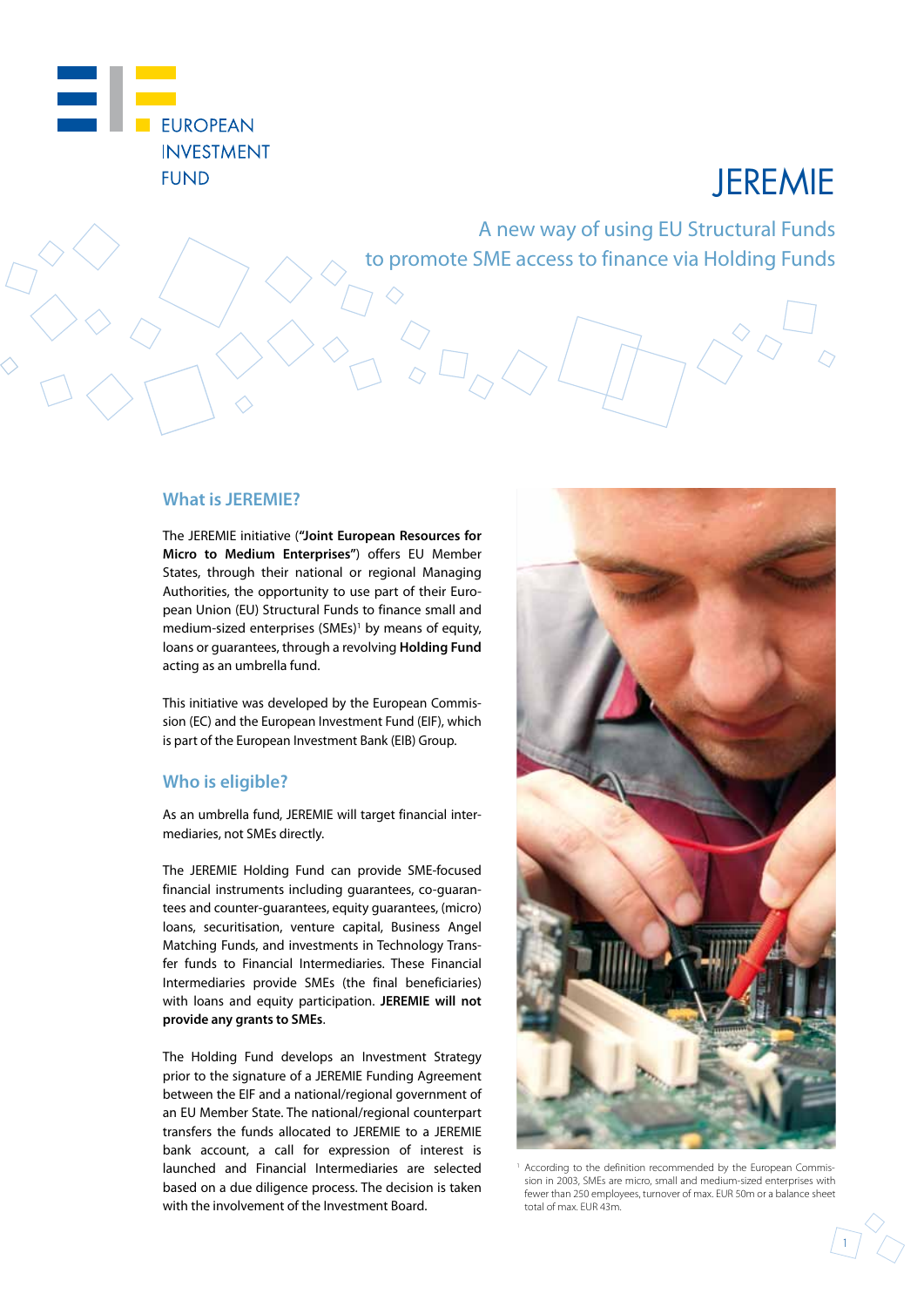#### **What is a JEREMIE Holding Fund?**

EU Member States implement the JEREMIE initiative by establishing a Holding Fund funded through their Structural Funds. The Holding Fund can be managed either by the EIF or by other financial institutions, according to the EU Structural Funds legislation applicable (EC Regulation 1083/2006 and Implementation Regulation 1828/2006).

Managing Authorities can award management either directly to the EIF or any national institution or indirectly by way of tender to a financial institution through a service contract.

This allows the Managing Authorities to delegate some of the tasks required in implementing JEREMIE – such as establishing specific criteria for making investments, appraising and recommending operations, negotiating contractual arrangements, monitoring and reporting on the performance of the Holding Fund – to appropriate professionals.

The Holding Funds can be set up either as a "ringfenced block of finance" managed by the Holding Fund manager on behalf and in the name of the Managing Authority, or as an independent legal entity (Special Purpose Vehicle – SPV). The choice of the legal structure depends very much on the level of sophistication of the JEREMIE Holding Fund and on the respective national legal framework.

An Investment Board allows the Managing Authority (which manages the EU Structural Funds) to influence the strategy and decision-making of the Holding Fund.

Acting as an umbrella fund, the Holding Fund will partner a wide spectrum of local SME financial institutions such as SME finance operators, venture capital funds, loan funds, technology transfer vehicles, microfinance providers, banks and guarantee funds. The funds made available to these financial institutions by the Holding Fund will be used to finance the creation and development of SMEs.

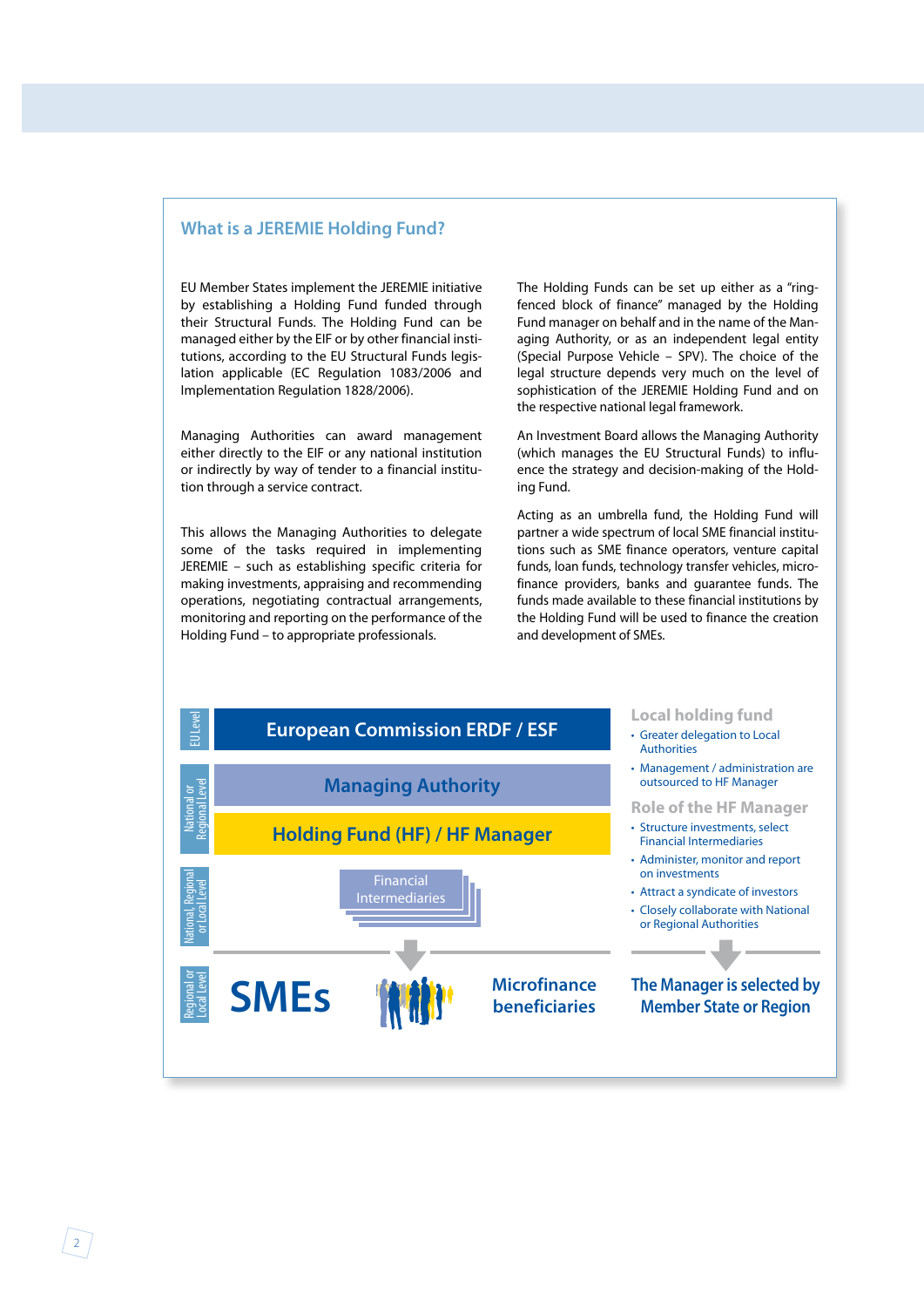

## **Preparing the ground for JEREMIE: the evaluation phase**

At the beginning of 2006, the EC (Directorate-General for Regional Policy) and the EIF joined forces to prepare the ground for this new initiative. The EIF set up a JERE-MIE team whose objectives were threefold:

- Assessing the demand and supply for financial engineering and identifying SME finance market failures in regions and Member States in JEREMIE evaluation studies, so-called "gap analyses";
- Assisting Managing Authorities in the programming phase of the cohesion policy;

• Advising the Managing Authorities on the practical arrangements for implementing a JEREMIE Holding Fund.

The EIF has produced 55 gap analyses for EU Member States and regions interested in JEREMIE, through a standard "evaluation" methodology.

The European Commission has published the Executive Summaries of the JEREMIE evaluation studies which can be found on: http://ec.europa.eu/regional policy/funds/2007/jjj/jeremie\_en.htm.



## **Potential EIF products for JEREMIE**

### **What are the benefits of using JEREMIE?**

The principal benefits are:

- **Flexibility:** Contributions from the Operational Programmes to the JEREMIE Holding Fund will be eligible for interim up-front payment by the European Regional Development Fund and the European Social Fund<sup>2</sup> giving Managing Authorities more flexibility in allocating these resources; Structural Fund contributions to the Holding Funds must be invested in SMEs by 2015;
- **Benefits of a portfolio approach:** The Holding Fund will be able to re-allocate the resources to products in a flexible way, depending on the actual demand over time. The umbrella-fund approach will allow a diversification of risks and expected returns;
- **Recycling of funds:** The Holding Fund is of a revolving nature, receiving repayments from the financial intermediaries for further investments in the SME sector. This makes SME support via EU Structural Funds sustainable compared to using the pure grant approach;
- **Leverage:** A significant advantage of JEREMIE is its potential ability to engage the financial sector, either at the Holding Fund level, with additional capital from financial institutions, and/or at the level of the financial instruments through public/private cofinancing, e.g. in cooperation with the EIB;
- **The EIF's expertise** as a Holding Fund manager can be of particular added value in the less-developed regions/Member States, where there is a need for capacity-building initiatives and transfer of knowhow between local institutions and the EIF;
- In those regions where JEREMIE is managed by another body, the EIF can also be involved as an **adviser**, for a wide range of services such as due diligence/second opinions, setting-up of financial vehicles, etc.

The JEREMIE initiative provides regions and Member States with the possibility of benefiting from a flexible, efficient, "visible" and revolving financial platform for SMEs, through a long-term partnership with their local financial institutions.

2 The EU Structural Funds from which national and regional Managing Authorities can allocate money to a JEREMIE Holding Fund.

3